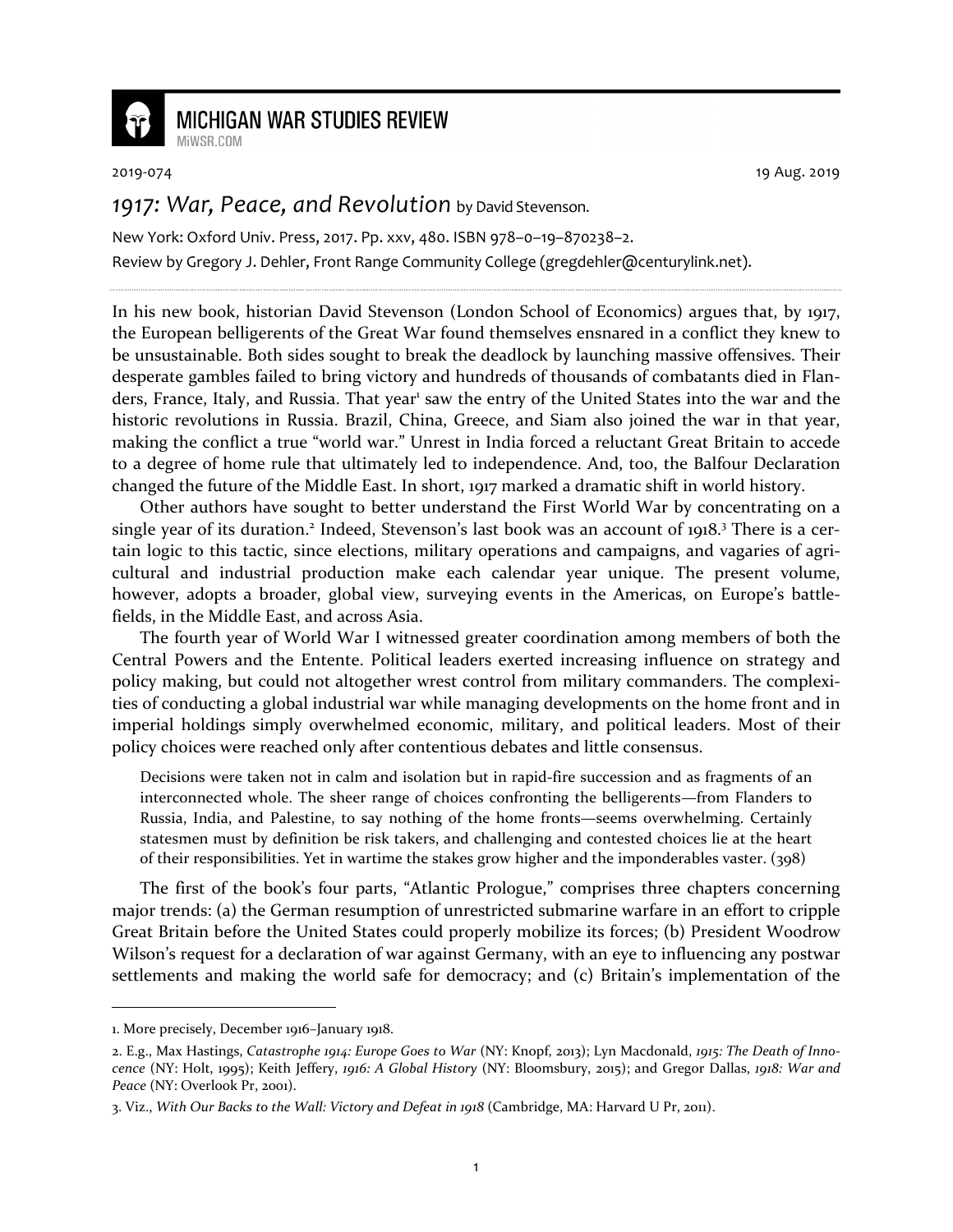convoy system, a move the war cabinet had to force on Adm. John Jellicoe, who would have preferred to keep his destroyers at Scapa Flow to guard against the German fleet.

Part II, "Continental Impasse," contains six chapters: two on Russia, and one each on France, Flanders, Italy, and the peace initiatives of 1917. As in 1916, both sides conducted joint planning conferences to coordinate their operations. The order of the day was more of the same, but on a grander scale, featuring new weaponry, absurdly optimistic expectations, and underestimations of enemy strength. The French Nivelle, British Third Ypres (Passchendaele), and Russian Kerensky offensives all fit this pattern. Nivelle succeeded only in triggering mutiny among his own troops, while Kerensky broke the will of the Russian army and people, opening the door for the Bolsheviks as the only anti-war party.

The Entente held no monopoly on military efforts that backfired. The humiliating defeat the Austro-Hungarians and Germans inflicted on the Italians at Caporetto ironically caused their enemy to rally to the flag as it had not done since 1915; moreover, increased support from its western allies left Italy in a better position than it held prior to Caporetto.

The final chapter of Part II examines the several peace initiatives of 1917. Various belligerents conducted backchannel discussions largely unbeknown to their allies and without the full support of their own governments. In fact, such negotiations tended to be ploys meant to divide enemies rather than genuine attempts to end the war. No matter how bad the situation on the front lines or at home, no governmental leaders, with the exception of the Bolsheviks, seriously considered peace in 1917.

The three chapters of Part III focus on the "Global Repercussions" of poorly considered policy choices of 1917 that resonate to this day. The European powers never understood that they had lost control of events. Believing they were making measured moves, in reality they opened a Pandora's Box. Britain used India (which then included present-day Bangladesh and Pakistan) as its base for military operations in Mesopotamia, but also as a source of manufactured supplies and equipment, tax revenues, and, crucially, manpower at a time when Prime Minster David Lloyd-George was dunning British colonies for more troops. All this placed great strains on Indian society and led to demands for reforms, including home rule. But the concessions the British made in the 1919 Government of India Act did not give the Indians all they wanted. They were, depending on one's perspective, a first step either in the right direction or down a slippery slope, as Lord Curzon of the War Cabinet argued. Each reform led to calls for more complete home rule; this ultimately undermined both British control in South Asia and European global imperialism in general.

In the Middle East, as Gen. Edmund Allenby's force was driving towards Jerusalem, the British feared that the Zionist movement leaned too sympathetically toward Germany. Policy-makers in London felt a need to win over an increasingly important international constituency (especially after the American entry into the war) and undermine Ottoman control in the region, with a view to constructing a zone of control in postwar Palestine to protect the Suez Canal. They gave little thought to what creating a Jewish national homeland might actually mean or its potential impact on the Arab population.

Sympathy with Zionism carried less weight, unsurprisingly, than perceptions of national and imperial interest. The same applied to France's Cambon Declaration, which paved the way for the British one, although American support appears to have been derived more simply from Wilson's idealism. The British hoped to use the Zionists, as the Zionists hoped to use the British, and both sides overestimated what the partnership might bring. But for all the opportunism that surrounded it, after other 1917 legacies had receded the declaration's consequences would endure. (361)